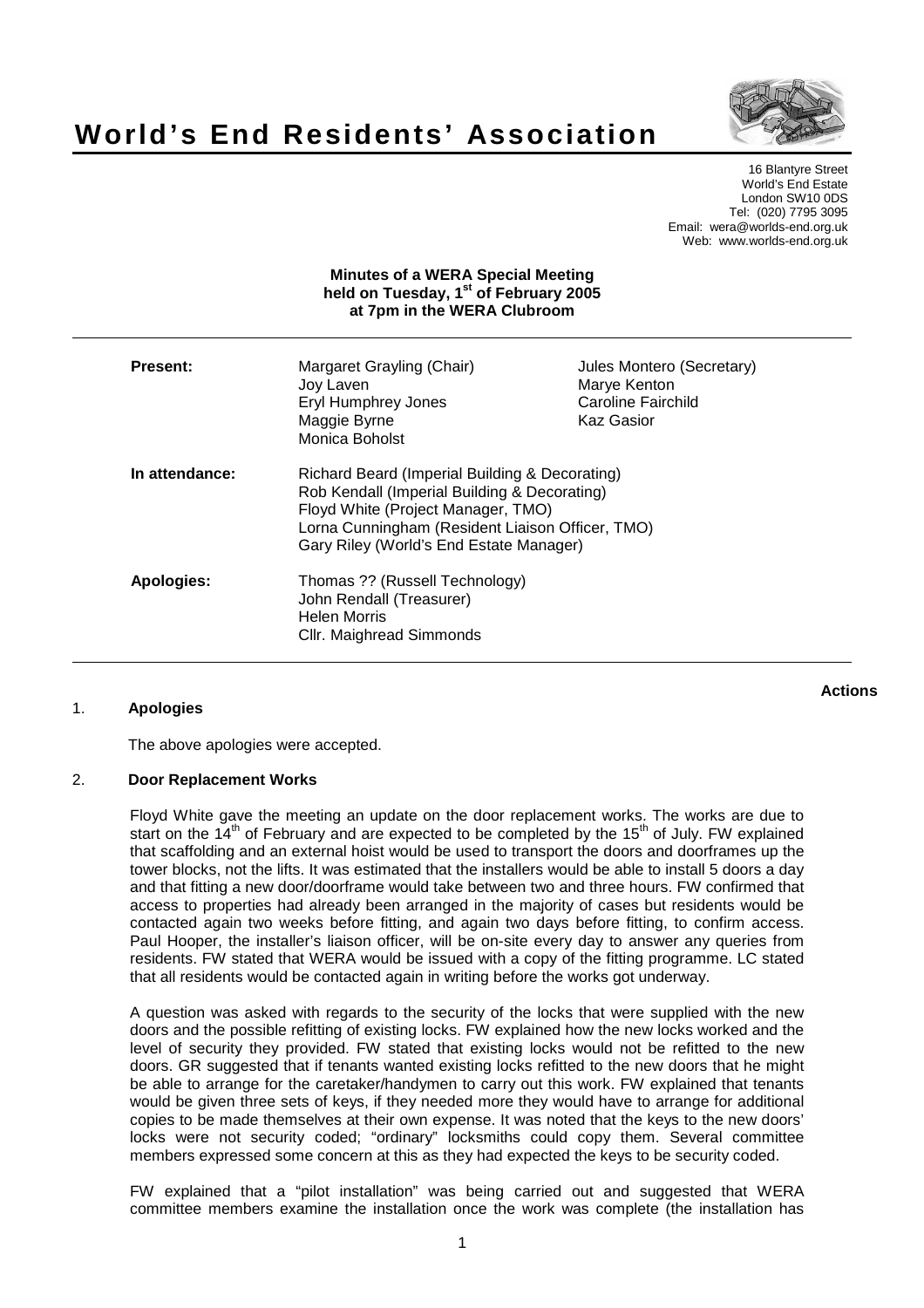now been carried out, to 14 Dartrey Walk, please take a look). FW assured the meeting that the works would be closely monitored to ensure that the level of mess and damage both inside and outside the flats was kept to a minimum.

A question was asked as to whether or not the doors could be painted. FW explained that the doors were "pre-finished" and should not be painted. It was noted that this was not the advice being given out to those tenants who had contacted tenancy management about this issue; they had been told that they would be able to paint the doors if they wished to do so. FW said he would investigate the discrepancy. It was noted that the committee was aware of a number of residents who did not like the chosen colour (mahogany) and who would therefore intend to repaint the new doors once they had been installed.

A question was asked as to whether the new doors would have a doorbell. FW explained that the long-term plan was for the new door entry system to provide the doorbell, and that the doors would be fitted with a brass knocker. Several committee members insisted that a doorbell was necessary in any case. FW stated that tenants could have the existing doorbell reinstated if they wished.

A question was asked as to whether or not the estate's leaseholders would have the option of having an identical door fitted to their properties, at their own expense. FW stated that as far as the project was concerned the TMO was only replacing the front doors to tenanted properties and would not mediate between leaseholders and the door suppliers/fitters. It was pointed out that the TMO was not been asked to mediate; the request was simply for leaseholders to be given enough information to be able to arrange for the purchase and installation of a new door, independently of the project, should they wish to do so. FW and LC were asked to put together a letter for the estate's leaseholders with the required information. If they were unable to do they were asked to provide the WERA committee with the relevant information so that it might do so. Several committee members noted that an opportunity to maintain design continuity across the estate was being wasted.

It was noted that the works were expected to commence at 8am each day. The installers would have a large, locked skip, located immediately adjacent to their site, for the disposal of the old doors/doorframes. GR had arranged parking for the installers in Blantyre Street.

The contractors were thanked for attending and then left the meeting.

GR asked FW to provide the meeting with an update in the proposals to remodel the interior gardens. FW gave a brief update on the works and stated that it was hoped that the works would get underway before the end of March. FW also noted that the last phase of walkway works was expected to commence whilst the door replacement works were underway, as were the external re-decorations.

FW stated that the security works (new door entry system, zoning and CCTV) were expected to get underway in June/July. Several committee members asked why the Council/TMO had made no attempt to follow up on the letter sent out to the estate's leaseholders by Lindsey Whitehouse in the summer of 2003. Committee members also asked whether the TMO was aware of recent changes to legislation, which would allow communal works to proceed without 100% agreement. FW stated that the TMO had subsequently investigated the zoning issues further and had determined that only a small number of leaseholders now needed to have their leases varied. Several committee members asked why this had not been done earlier.

FW and LC were thanked for attending and then left the meeting.

#### 3. **Performance of the Repairs Contractor**

JM reminded the meeting that there had been a number of problems with the repair contractor that had resulted in the committee writing to Gordon Perry. A written reply had now been received from Johnathon Bagnall. Amongst other things the reply suggested that the repair operatives were supposed to check in with the estate staff before attending a repair. It was noted that this was clearly not happening.

A recent incident in which a contractor had attended the wrong property and subsequently caused significant damage to the floor of a tenant's kitchen was discussed. It was noted that the operative did not appear to be able to speak English, which had made communication difficult.